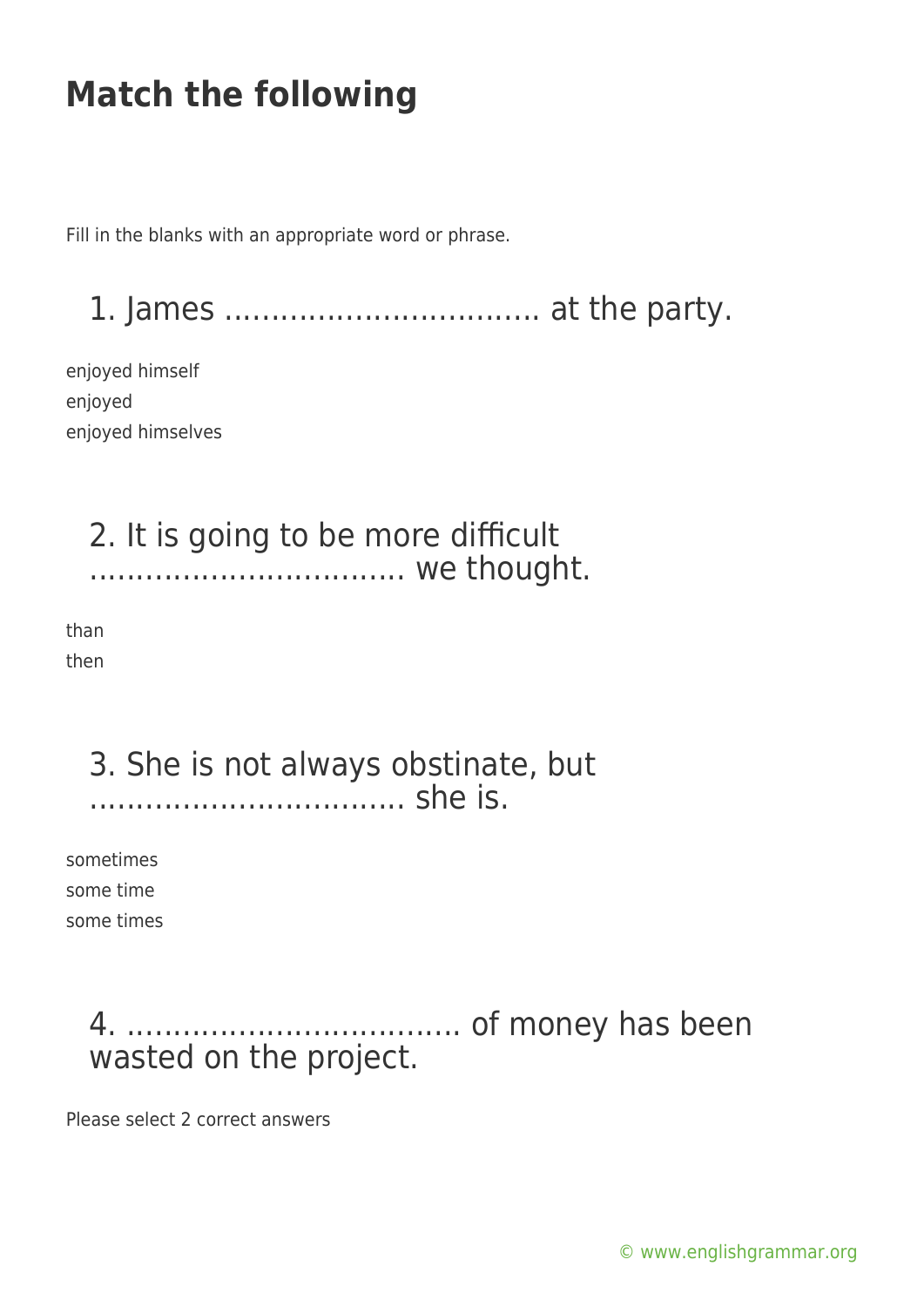A lot Lot Lots

### 5. How about ......................................... to the theater tonight?

go we go going

#### 6. It was careless .............................. him to leave the keys of the safe on the table.

of for with

### 7. How clever ..................................... you to solve the problem so quickly.

with of for

[© www.englishgrammar.org](https://www.englishgrammar.org/)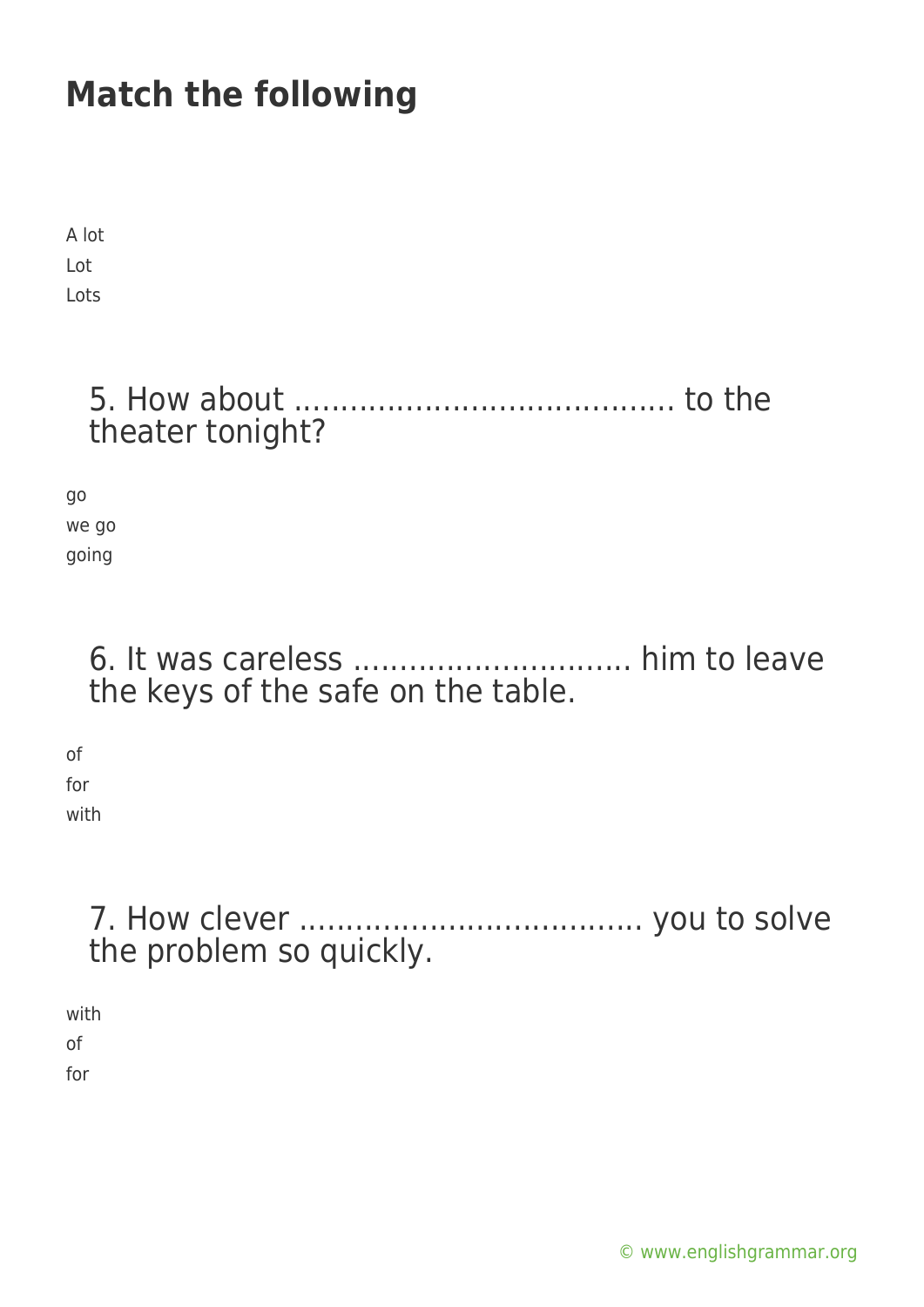#### 8. The more he reads ...................................... he understands.

less the less the lesser

### 9. The older we grow ........................................

we become the wiser we become wiser the wiser we become

#### 10. She is very good ................................... languages.

with learning at learning at learn

### 11. She is interested ................................. the supernatural.

with in to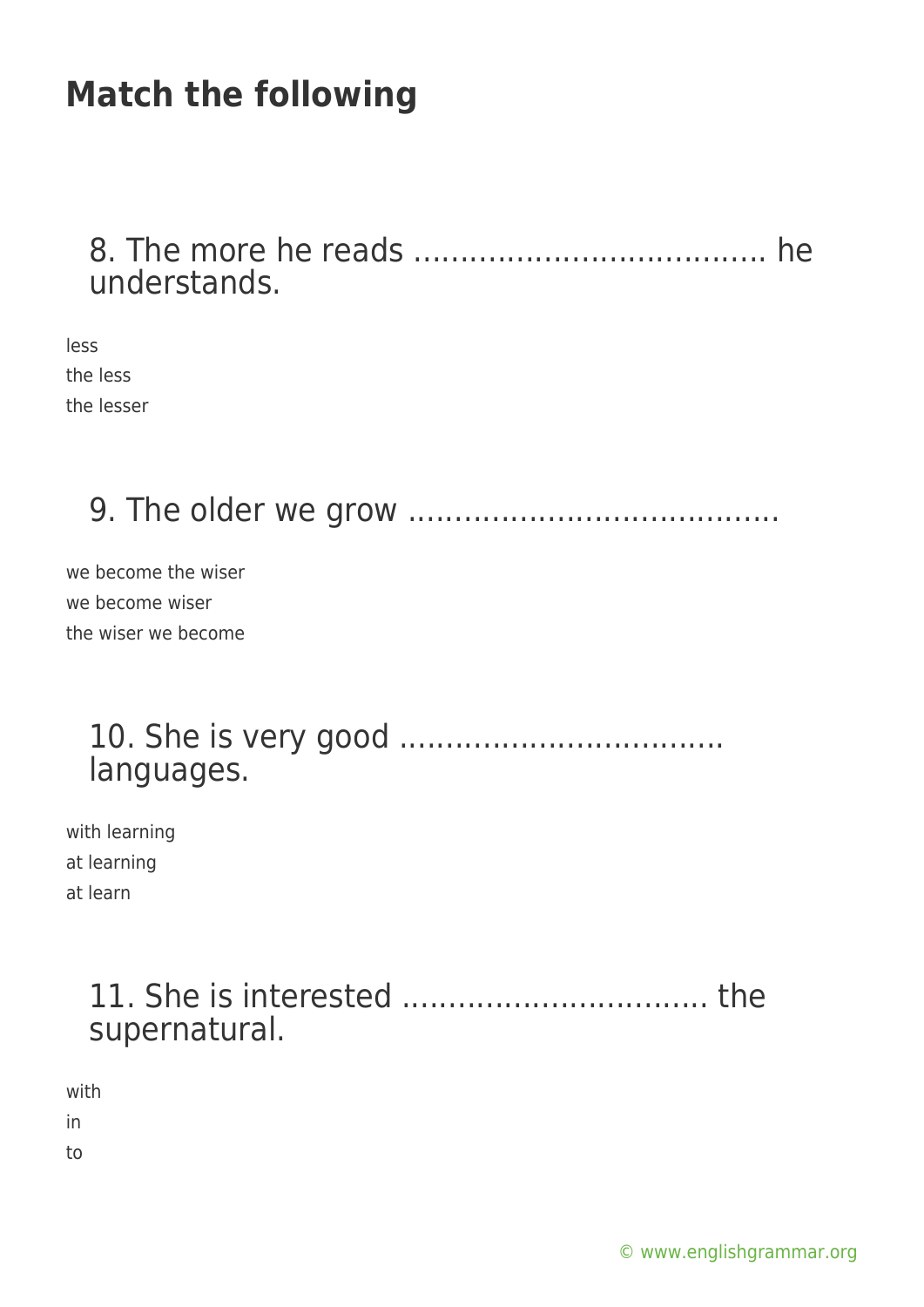### 12. I must get my watch ..................................

repair repaired repairing

Answers

James enjoyed himself at the party.

- 2. It is going to be more difficult than we thought.
- 3. She is not always obstinate, but sometimes she is.
- 4. A lot of money has been wasted on the project.
- 5. How about going to the theater tonight?
- 6. It was careless of him to leave the keys of the safe on the table.
- 7. How clever of you to solve the problem so quickly.
- 8. The more he reads the less he understands.
- 9. The older we grow the wiser we become.
- 10. She is very good at learning languages.
- 11. She is interested in the supernatural.